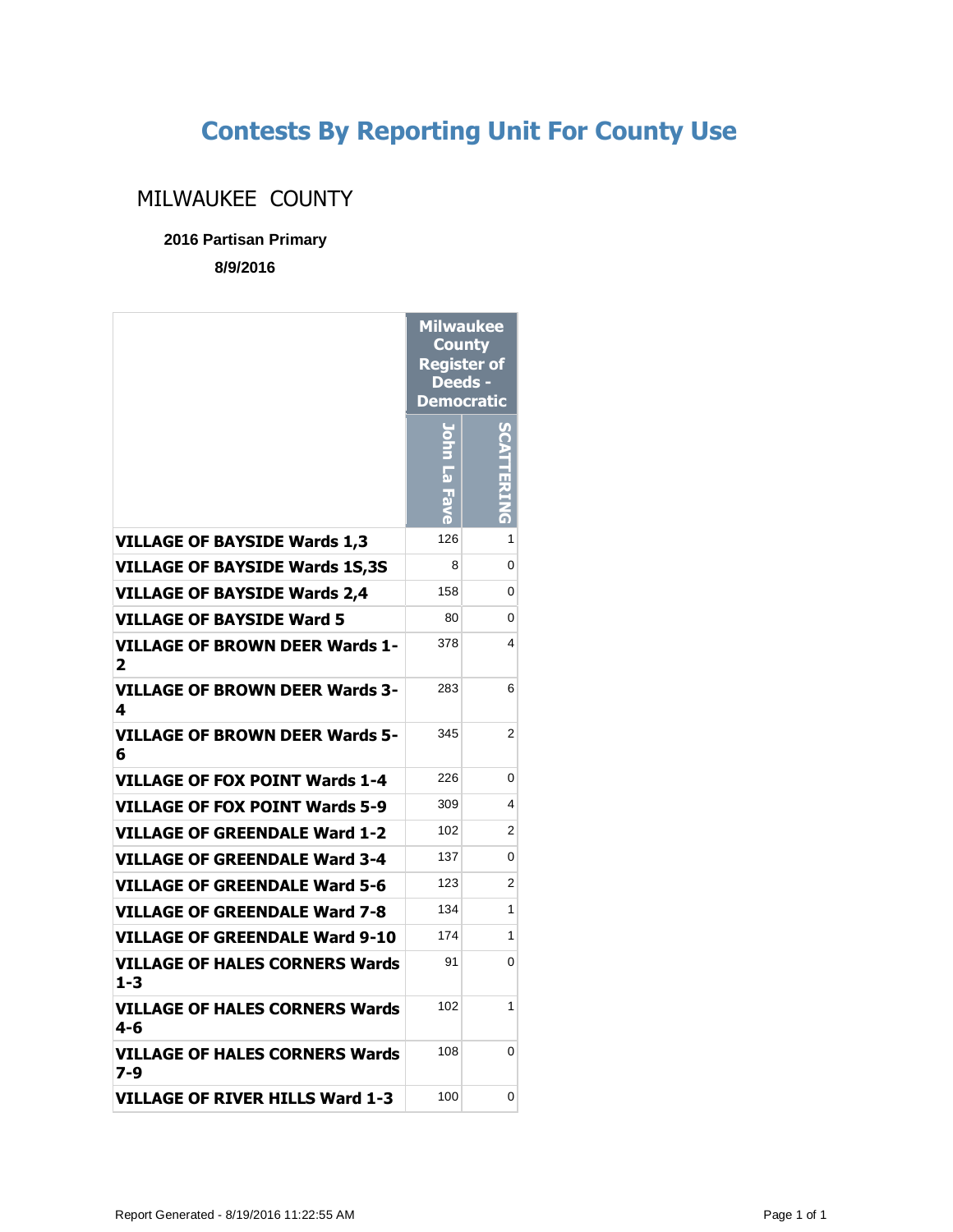| <b>VILLAGE OF SHOREWOOD Ward 1-4</b>                  | 646 | 6 |
|-------------------------------------------------------|-----|---|
| <b>VILLAGE OF SHOREWOOD Ward 5-8</b>                  | 572 | 6 |
| VILLAGE OF SHOREWOOD Ward 9-<br>12                    | 559 | 4 |
| <b>VILLAGE OF WEST MILWAUKEE</b><br><b>Ward 1-2,5</b> | 49  | 0 |
| <b>VILLAGE OF WEST MILWAUKEE</b><br><b>Ward 3-4,6</b> | 100 | 1 |
| <b>VILLAGE OF WHITEFISH BAY Wards</b><br>$1 - 2$      | 133 | 0 |
| <b>VILLAGE OF WHITEFISH BAY Wards</b><br>3-4          | 164 | 2 |
| <b>VILLAGE OF WHITEFISH BAY Wards</b><br>5-6          | 175 | 0 |
| <b>VILLAGE OF WHITEFISH BAY Ward</b><br>7             | 113 | 1 |
| VILLAGE OF WHITEFISH BAY Wards<br>8,10                | 248 | 0 |
| <b>VILLAGE OF WHITEFISH BAY Wards</b><br>9,11         | 189 | 2 |
| <b>VILLAGE OF WHITEFISH BAY Ward</b><br>12            | 119 | 0 |
| <b>CITY OF CUDAHY Wards 1-3</b>                       | 232 | 2 |
| CITY OF CUDAHY Wards 4-6                              | 172 | 6 |
| <b>CITY OF CUDAHY Wards 7-9</b>                       | 137 | 3 |
| <b>CITY OF CUDAHY Wards 10-12</b>                     | 193 | 0 |
| <b>CITY OF CUDAHY Wards 13-15</b>                     | 260 | 3 |
| <b>CITY OF FRANKLIN Ward 1</b>                        | 0   | 0 |
| <b>CITY OF FRANKLIN Ward 2</b>                        | 84  | 0 |
| <b>CITY OF FRANKLIN Ward 3</b>                        | 110 | 2 |
| <b>CITY OF FRANKLIN Ward 4</b>                        | 36  | 2 |
| <b>CITY OF FRANKLIN Ward 5</b>                        | 38  | 0 |
| <b>CITY OF FRANKLIN Ward 6</b>                        | 69  | 0 |
| <b>CITY OF FRANKLIN Ward 7</b>                        | 102 | 0 |
| <b>CITY OF FRANKLIN Ward 8</b>                        | 40  | 0 |
| <b>CITY OF FRANKLIN Ward 9</b>                        | 50  | 0 |
| <b>CITY OF FRANKLIN Ward 10</b>                       | 18  | 1 |
| <b>CITY OF FRANKLIN Ward 11</b>                       | 62  | 0 |
| <b>CITY OF FRANKLIN Ward 12</b>                       | 51  | 0 |
| <b>CITY OF FRANKLIN Ward 13</b>                       | 52  | 0 |
| <b>CITY OF FRANKLIN Ward 14</b>                       | 27  | 0 |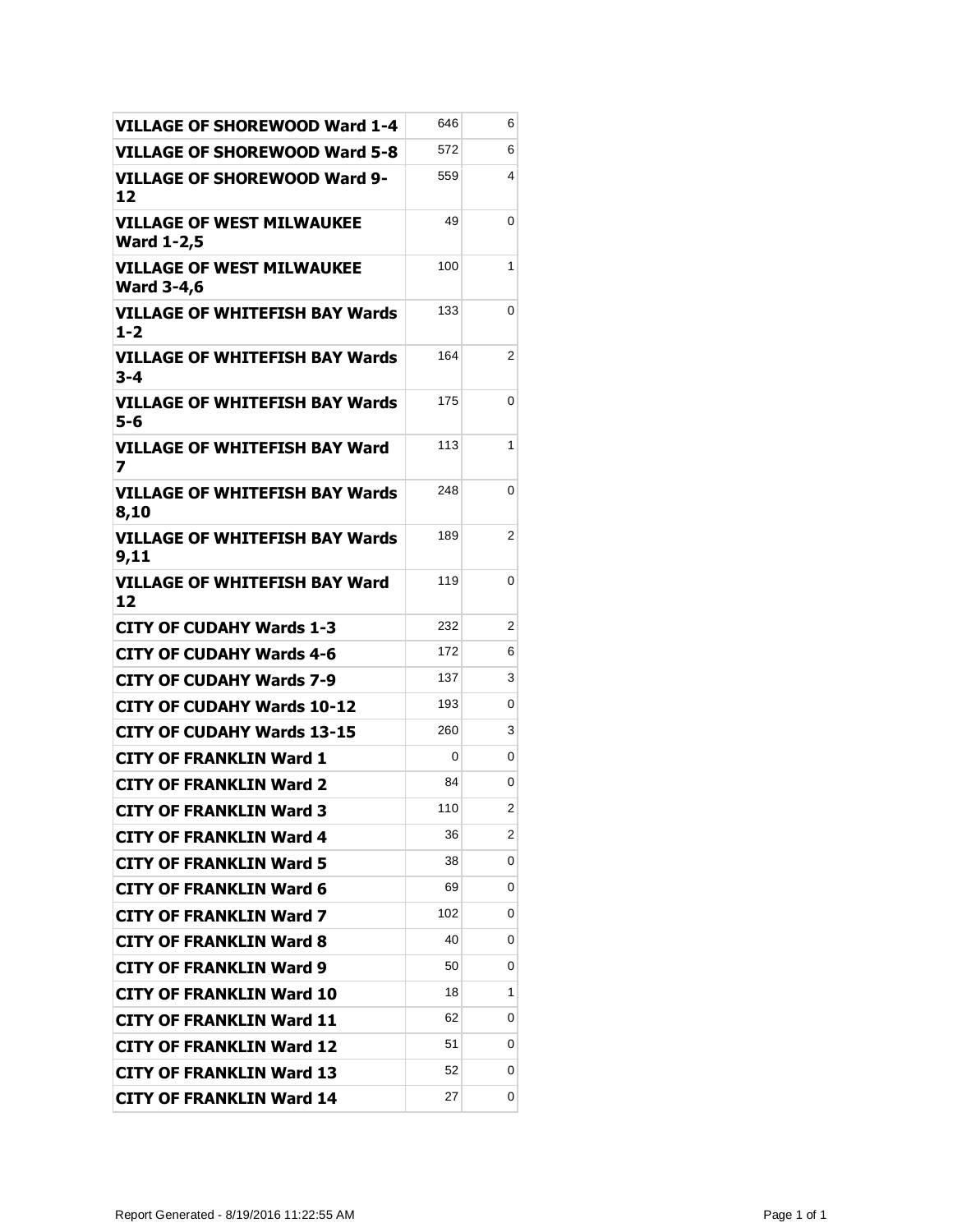| <b>CITY OF FRANKLIN Ward 15A</b>   | 18  | 0 |
|------------------------------------|-----|---|
| <b>CITY OF FRANKLIN Ward 15B</b>   | 26  | 0 |
| <b>CITY OF FRANKLIN Ward 16</b>    | 54  | 0 |
| <b>CITY OF FRANKLIN Ward 17</b>    | 36  | 0 |
| <b>CITY OF FRANKLIN Ward 18</b>    | 12  | 0 |
| <b>CITY OF FRANKLIN Ward 19</b>    | 73  | 0 |
| <b>CITY OF FRANKLIN Ward 20</b>    | 36  | 0 |
| <b>CITY OF FRANKLIN Ward 21</b>    | 11  | 0 |
| <b>CITY OF FRANKLIN Ward 22B</b>   | 48  | 0 |
| <b>CITY OF FRANKLIN Ward 22A</b>   | 41  | 0 |
| <b>CITY OF FRANKLIN Ward 23</b>    | 60  | 0 |
| <b>CITY OF GLENDALE Ward 1,7</b>   | 232 | 4 |
| <b>CITY OF GLENDALE Wards 2,8S</b> | 220 | 1 |
| <b>CITY OF GLENDALE Ward 3,9</b>   | 177 | 2 |
| <b>CITY OF GLENDALE Ward 4,10</b>  | 288 | 2 |
| <b>CITY OF GLENDALE Wards 5,11</b> | 209 | 1 |
| <b>CITY OF GLENDALE Ward 6,12</b>  | 190 | 1 |
| <b>CITY OF GLENDALE Ward 8</b>     | 91  | 0 |
| <b>CITY OF GLENDALE Ward 11S</b>   | 37  | 0 |
| <b>CITY OF GREENFIELD Ward 1</b>   | 100 | 4 |
| <b>CITY OF GREENFIELD Ward 2</b>   | 52  | 0 |
| <b>CITY OF GREENFIELD Ward 3</b>   | 46  | 0 |
| <b>CITY OF GREENFIELD Ward 4</b>   | 55  | 0 |
| <b>CITY OF GREENFIELD Ward 5</b>   | 80  | 0 |
| <b>CITY OF GREENFIELD Ward 6</b>   | 65  | 1 |
| <b>CITY OF GREENFIELD Ward 7</b>   | 70  | 1 |
| <b>CITY OF GREENFIELD Ward 8</b>   | 106 | 2 |
| <b>CITY OF GREENFIELD Ward 9</b>   | 75  | 1 |
| <b>CITY OF GREENFIELD Ward 10</b>  | 46  | 0 |
| <b>CITY OF GREENFIELD Ward 11</b>  | 71  | 0 |
| <b>CITY OF GREENFIELD Ward 12</b>  | 72  | 0 |
| <b>CITY OF GREENFIELD Ward 13</b>  | 70  | 1 |
| CITY OF GREENFIELD Ward 14         | 63  | 2 |
| CITY OF GREENFIELD Ward 15         | 52  | 2 |
| <b>CITY OF GREENFIELD Ward 16</b>  | 18  | 0 |
| <b>CITY OF GREENFIELD Ward 17</b>  | 72  | 0 |
| <b>CITY OF GREENFIELD Ward 18</b>  | 62  | 0 |
| <b>CITY OF GREENFIELD Ward 19</b>  | 160 | 0 |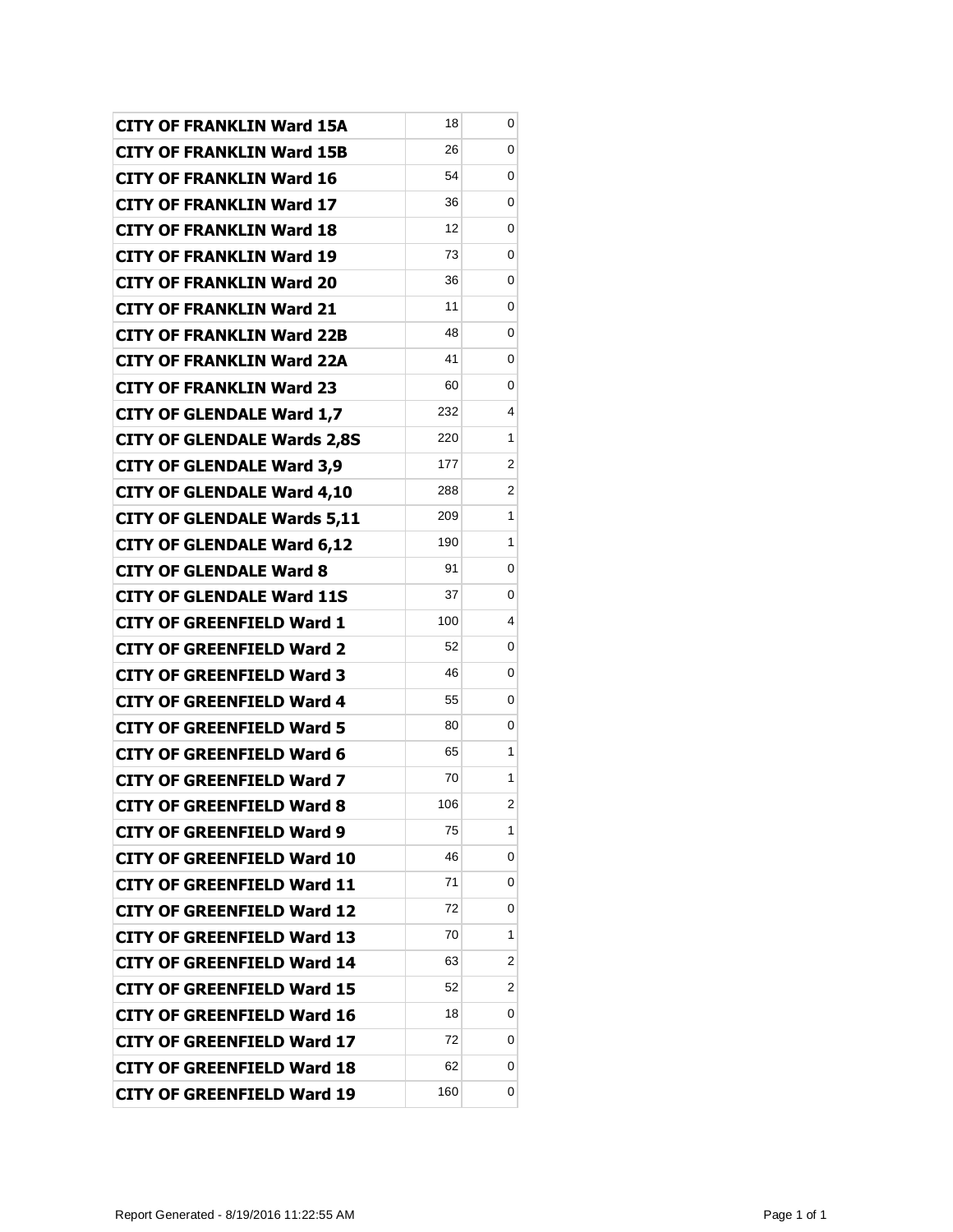| <b>CITY OF GREENFIELD Ward 20</b> | 106 | 0              |
|-----------------------------------|-----|----------------|
| <b>CITY OF GREENFIELD Ward 21</b> | 59  | 0              |
| <b>CITY OF MILWAUKEE Ward 1</b>   | 162 | 0              |
| <b>CITY OF MILWAUKEE Ward 2</b>   | 41  | 2              |
| <b>CITY OF MILWAUKEE Ward 3</b>   | 217 | 1              |
| <b>CITY OF MILWAUKEE Ward 4</b>   | 390 | 2              |
| <b>CITY OF MILWAUKEE Ward 5</b>   | 143 | 1              |
| <b>CITY OF MILWAUKEE Ward 6</b>   | 317 | 3              |
| <b>CITY OF MILWAUKEE Ward 7</b>   | 68  | 2              |
| CITY OF MILWAUKEE Ward 8          | 303 | 3              |
| <b>CITY OF MILWAUKEE Ward 9</b>   | 158 | 1              |
| <b>CITY OF MILWAUKEE Ward 10</b>  | 224 | 1              |
| CITY OF MILWAUKEE Ward 11         | 204 | 1              |
| <b>CITY OF MILWAUKEE Ward 12</b>  | 138 | 0              |
| <b>CITY OF MILWAUKEE Ward 13</b>  | 98  | 2              |
| <b>CITY OF MILWAUKEE Ward 14</b>  | 198 | 2              |
| <b>CITY OF MILWAUKEE Ward 15</b>  | 164 | 4              |
| <b>CITY OF MILWAUKEE Ward 16</b>  | 253 | 4              |
| <b>CITY OF MILWAUKEE Ward 17</b>  | 128 | 3              |
| <b>CITY OF MILWAUKEE Ward 18</b>  | 165 | 5              |
| <b>CITY OF MILWAUKEE Ward 19</b>  | 95  | 0              |
| <b>CITY OF MILWAUKEE Ward 20</b>  | 174 | 4              |
| <b>CITY OF MILWAUKEE Ward 21</b>  | 151 | 1              |
| <b>CITY OF MILWAUKEE Ward 22</b>  | 124 | 2              |
| <b>CITY OF MILWAUKEE Ward 23</b>  | 34  | 2              |
| <b>CITY OF MILWAUKEE Ward 24</b>  | 29  | 1              |
| CITY OF MILWAUKEE Ward 25         | 103 | 1              |
| <b>CITY OF MILWAUKEE Ward 26</b>  | 94  | $\overline{2}$ |
| <b>CITY OF MILWAUKEE Ward 27</b>  | 122 | 3              |
| <b>CITY OF MILWAUKEE Ward 28</b>  | 21  | 2              |
| <b>CITY OF MILWAUKEE Ward 29</b>  | 47  | 1              |
| <b>CITY OF MILWAUKEE Ward 30</b>  | 104 | 0              |
| <b>CITY OF MILWAUKEE Ward 31</b>  | 65  | 2              |
| <b>CITY OF MILWAUKEE Ward 32</b>  | 237 | 2              |
| <b>CITY OF MILWAUKEE Ward 33</b>  | 295 | 6              |
| <b>CITY OF MILWAUKEE Ward 34</b>  | 114 | 0              |
| <b>CITY OF MILWAUKEE Ward 35</b>  | 64  | 1              |
| <b>CITY OF MILWAUKEE Ward 36</b>  | 112 | 1              |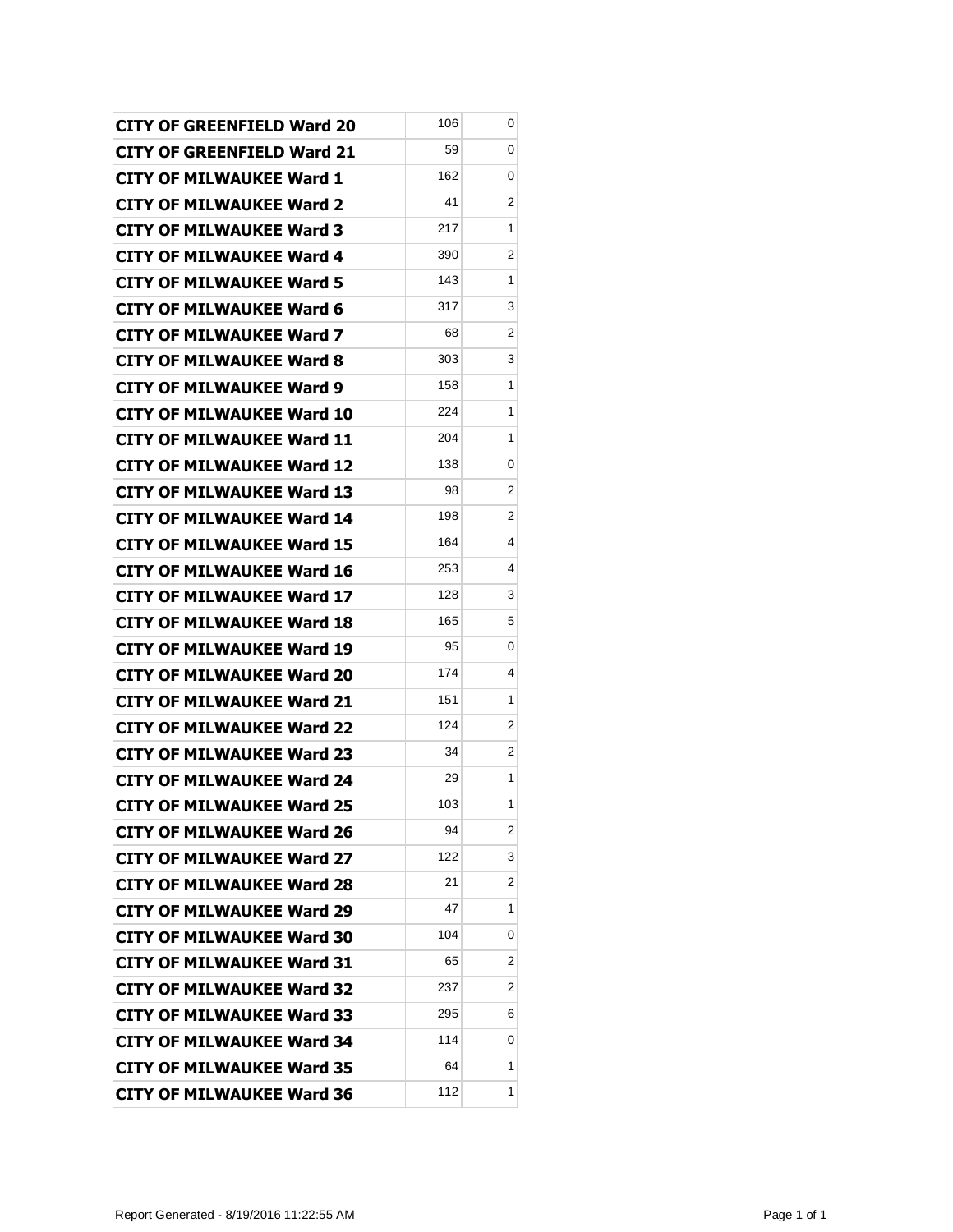| <b>CITY OF MILWAUKEE Ward 37</b>                                     | 52<br>83 | 0<br>2         |
|----------------------------------------------------------------------|----------|----------------|
| <b>CITY OF MILWAUKEE Ward 38</b>                                     | 92       | 0              |
| <b>CITY OF MILWAUKEE Ward 39</b>                                     | 112      | 1              |
| <b>CITY OF MILWAUKEE Ward 40</b><br><b>CITY OF MILWAUKEE Ward 41</b> | 114      | 3              |
| <b>CITY OF MILWAUKEE Ward 42</b>                                     | 154      | 1              |
| <b>CITY OF MILWAUKEE Ward 43</b>                                     | 75       | 1              |
| <b>CITY OF MILWAUKEE Ward 44</b>                                     | 137      | 2              |
| <b>CITY OF MILWAUKEE Ward 45</b>                                     | 143      | 1              |
| <b>CITY OF MILWAUKEE Ward 46</b>                                     | 64       | 1              |
| <b>CITY OF MILWAUKEE Ward 47</b>                                     | 141      | 2              |
| <b>CITY OF MILWAUKEE Ward 48</b>                                     | 68       | 1              |
| <b>CITY OF MILWAUKEE Ward 49</b>                                     | 114      | 2              |
| <b>CITY OF MILWAUKEE Ward 50</b>                                     | 85       | 2              |
| <b>CITY OF MILWAUKEE Ward 51</b>                                     | 71       | 0              |
| <b>CITY OF MILWAUKEE Ward 52</b>                                     | 142      | 2              |
| <b>CITY OF MILWAUKEE Ward 53</b>                                     | 57       | 1              |
| <b>CITY OF MILWAUKEE Ward 54</b>                                     | 96       | 2              |
| <b>CITY OF MILWAUKEE Ward 55</b>                                     | 206      | 4              |
| <b>CITY OF MILWAUKEE Ward 56</b>                                     | 154      | 3              |
| <b>CITY OF MILWAUKEE Ward 57</b>                                     | 203      | 1              |
| <b>CITY OF MILWAUKEE Ward 58</b>                                     | 132      | $\overline{2}$ |
| CITY OF MILWAUKEE Ward 59                                            | 343      | 4              |
| <b>CITY OF MILWAUKEE Ward 60</b>                                     | 173      | 2              |
| <b>CITY OF MILWAUKEE Ward 61</b>                                     | 162      | 2              |
| <b>CITY OF MILWAUKEE Ward 62</b>                                     | 103      | 1              |
| <b>CITY OF MILWAUKEE Ward 63</b>                                     | 98       | 1              |
| <b>CITY OF MILWAUKEE Ward 64</b>                                     | 258      | 1              |
| <b>CITY OF MILWAUKEE Ward 65</b>                                     | 218      | 5              |
| <b>CITY OF MILWAUKEE Ward 66</b>                                     | 93       | 4              |
| <b>CITY OF MILWAUKEE Ward 67</b>                                     | 83       | 1              |
| <b>CITY OF MILWAUKEE Ward 68</b>                                     | 174      | 3              |
| <b>CITY OF MILWAUKEE Ward 69</b>                                     | 135      | 1              |
| <b>CITY OF MILWAUKEE Ward 70</b>                                     | 215      | 1              |
| <b>CITY OF MILWAUKEE Ward 71</b>                                     | 104      | 1              |
| <b>CITY OF MILWAUKEE Ward 72</b>                                     | 173      | 3              |
| <b>CITY OF MILWAUKEE Ward 73</b>                                     | 199      | 4              |
| <b>CITY OF MILWAUKEE Ward 74</b>                                     | 119      | 3              |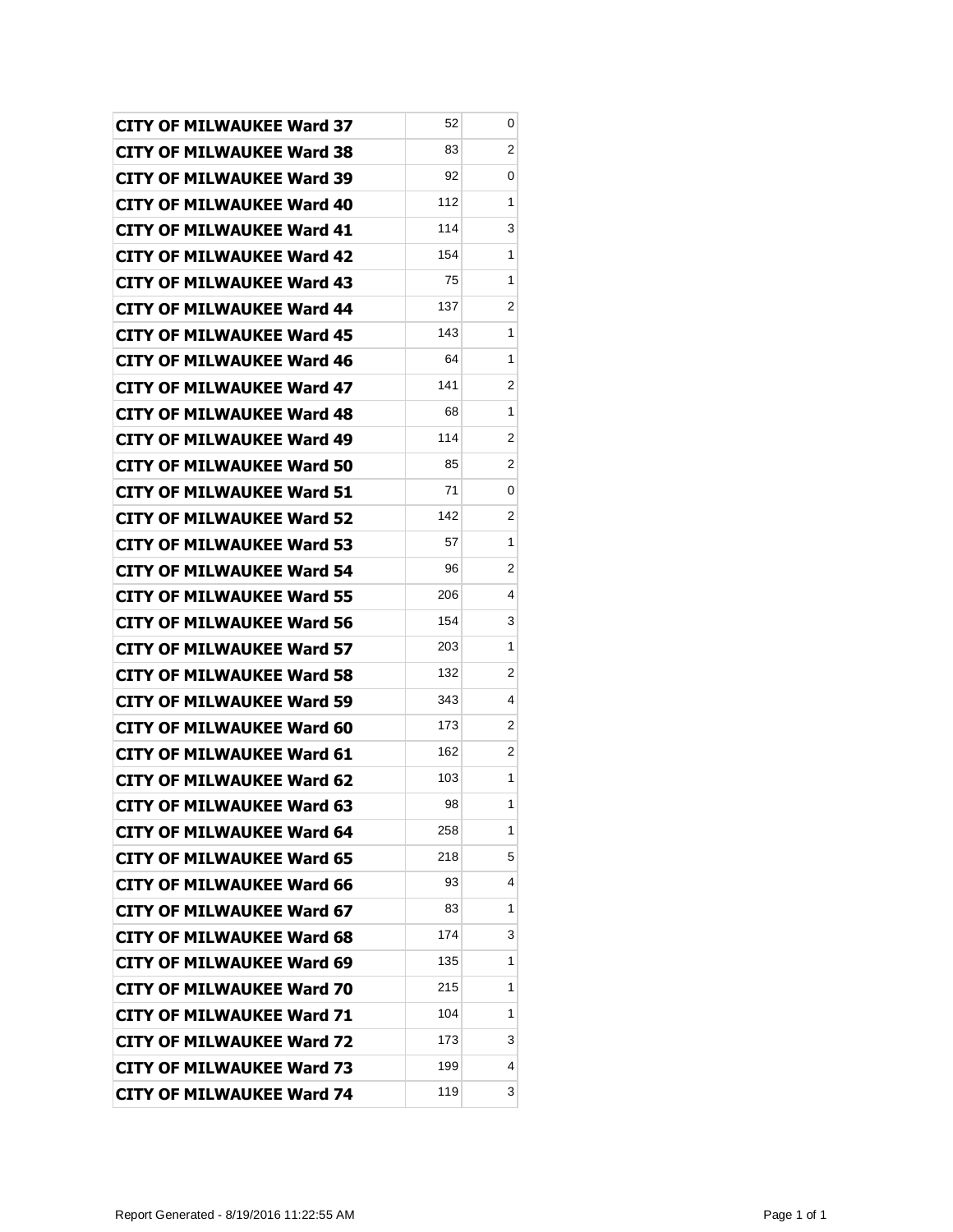| <b>CITY OF MILWAUKEE Ward 75</b>  | 108 | 1 |
|-----------------------------------|-----|---|
| <b>CITY OF MILWAUKEE Ward 76</b>  | 122 | 0 |
| <b>CITY OF MILWAUKEE Ward 77</b>  | 84  | 2 |
| <b>CITY OF MILWAUKEE Ward 78</b>  | 153 | 3 |
| <b>CITY OF MILWAUKEE Ward 79</b>  | 164 | 0 |
| <b>CITY OF MILWAUKEE Ward 80</b>  | 225 | 4 |
| <b>CITY OF MILWAUKEE Ward 81</b>  | 78  | 1 |
| <b>CITY OF MILWAUKEE Ward 82</b>  | 81  | 0 |
| <b>CITY OF MILWAUKEE Ward 83</b>  | 104 | 0 |
| <b>CITY OF MILWAUKEE Ward 84</b>  | 91  | 2 |
| <b>CITY OF MILWAUKEE Ward 85</b>  | 120 | 0 |
| <b>CITY OF MILWAUKEE Ward 86</b>  | 111 | 1 |
| <b>CITY OF MILWAUKEE Ward 87</b>  | 61  | 1 |
| <b>CITY OF MILWAUKEE Ward 88</b>  | 93  | 0 |
| <b>CITY OF MILWAUKEE Ward 89</b>  | 130 | 2 |
| <b>CITY OF MILWAUKEE Ward 90</b>  | 151 | 2 |
| <b>CITY OF MILWAUKEE Ward 91</b>  | 229 | 7 |
| <b>CITY OF MILWAUKEE Ward 92</b>  | 192 | 1 |
| <b>CITY OF MILWAUKEE Ward 93</b>  | 121 | 1 |
| <b>CITY OF MILWAUKEE Ward 94</b>  | 62  | 1 |
| <b>CITY OF MILWAUKEE Ward 95</b>  | 84  | 1 |
| <b>CITY OF MILWAUKEE Ward 96</b>  | 191 | 2 |
| CITY OF MILWAUKEE Ward 97         | 166 | 5 |
| <b>CITY OF MILWAUKEE Ward 98</b>  | 137 | 4 |
| <b>CITY OF MILWAUKEE Ward 99</b>  | 230 | 7 |
| <b>CITY OF MILWAUKEE Ward 100</b> | 183 | 3 |
| CITY OF MILWAUKEE Ward 101        | 225 | 0 |
| <b>CITY OF MILWAUKEE Ward 102</b> | 207 | 3 |
| <b>CITY OF MILWAUKEE Ward 103</b> | 223 | 0 |
| <b>CITY OF MILWAUKEE Ward 104</b> | 197 | 2 |
| <b>CITY OF MILWAUKEE Ward 105</b> | 60  | 1 |
| <b>CITY OF MILWAUKEE Ward 106</b> | 64  | 2 |
| <b>CITY OF MILWAUKEE Ward 107</b> | 133 | 2 |
| <b>CITY OF MILWAUKEE Ward 108</b> | 134 | 1 |
| <b>CITY OF MILWAUKEE Ward 109</b> | 122 | 1 |
| <b>CITY OF MILWAUKEE Ward 110</b> | 46  | 0 |
| <b>CITY OF MILWAUKEE Ward 111</b> | 54  | 2 |
| <b>CITY OF MILWAUKEE Ward 112</b> | 108 | 2 |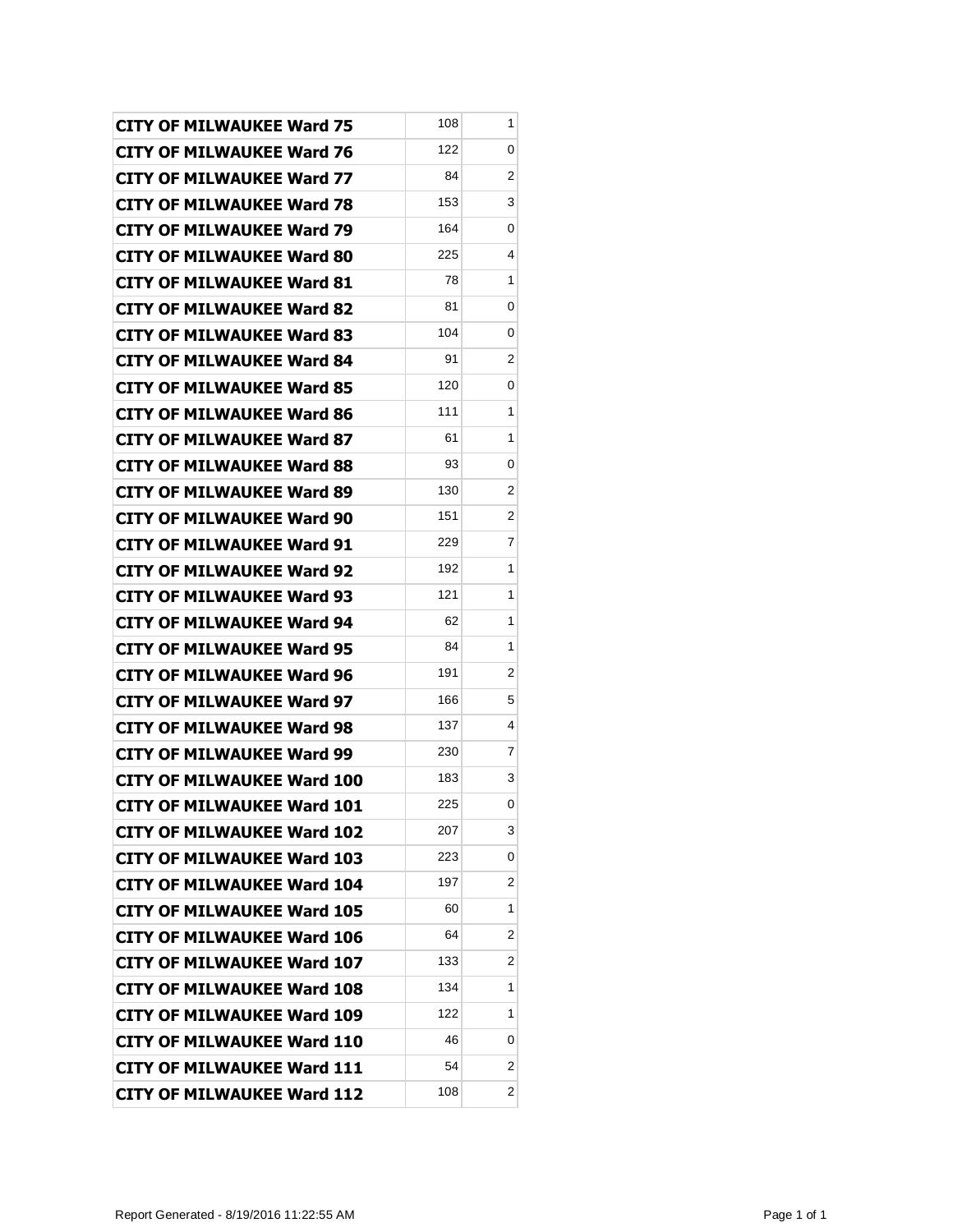| <b>CITY OF MILWAUKEE Ward 113</b> | 93  | 2                       |
|-----------------------------------|-----|-------------------------|
| <b>CITY OF MILWAUKEE Ward 114</b> | 110 | 2                       |
| <b>CITY OF MILWAUKEE Ward 115</b> | 198 | 0                       |
| <b>CITY OF MILWAUKEE Ward 116</b> | 57  | 1                       |
| <b>CITY OF MILWAUKEE Ward 117</b> | 82  | 3                       |
| <b>CITY OF MILWAUKEE Ward 118</b> | 129 | 2                       |
| <b>CITY OF MILWAUKEE Ward 119</b> | 116 | 1                       |
| <b>CITY OF MILWAUKEE Ward 120</b> | 87  | 0                       |
| <b>CITY OF MILWAUKEE Ward 121</b> | 116 | 5                       |
| <b>CITY OF MILWAUKEE Ward 122</b> | 121 | 1                       |
| <b>CITY OF MILWAUKEE Ward 123</b> | 121 | 3                       |
| <b>CITY OF MILWAUKEE Ward 124</b> | 85  | 1                       |
| <b>CITY OF MILWAUKEE Ward 125</b> | 249 | 4                       |
| <b>CITY OF MILWAUKEE Ward 126</b> | 195 | 2                       |
| <b>CITY OF MILWAUKEE Ward 127</b> | 188 | 3                       |
| <b>CITY OF MILWAUKEE Ward 128</b> | 140 | 0                       |
| <b>CITY OF MILWAUKEE Ward 129</b> | 136 | 3                       |
| <b>CITY OF MILWAUKEE Ward 130</b> | 21  | 0                       |
| <b>CITY OF MILWAUKEE Ward 131</b> | 212 | 1                       |
| <b>CITY OF MILWAUKEE Ward 132</b> | 345 | 3                       |
| <b>CITY OF MILWAUKEE Ward 133</b> | 104 | 1                       |
| <b>CITY OF MILWAUKEE Ward 134</b> | 86  | 1                       |
| CITY OF MILWAUKEE Ward 135        | 114 | 2                       |
| <b>CITY OF MILWAUKEE Ward 136</b> | 95  | 1                       |
| <b>CITY OF MILWAUKEE Ward 137</b> | 99  | 1                       |
| <b>CITY OF MILWAUKEE Ward 138</b> | 388 | 7                       |
| <b>CITY OF MILWAUKEE Ward 139</b> | 233 | $\overline{\mathbf{c}}$ |
| <b>CITY OF MILWAUKEE Ward 140</b> | 86  | 0                       |
| <b>CITY OF MILWAUKEE Ward 141</b> | 100 | 3                       |
| <b>CITY OF MILWAUKEE Ward 142</b> | 124 | 2                       |
| <b>CITY OF MILWAUKEE Ward 143</b> | 81  | 0                       |
| <b>CITY OF MILWAUKEE Ward 144</b> | 65  | 1                       |
| <b>CITY OF MILWAUKEE Ward 145</b> | 39  | 0                       |
| <b>CITY OF MILWAUKEE Ward 146</b> | 21  | 1                       |
| <b>CITY OF MILWAUKEE Ward 147</b> | 106 | 3                       |
| <b>CITY OF MILWAUKEE Ward 148</b> | 103 | 4                       |
| <b>CITY OF MILWAUKEE Ward 149</b> | 95  | 4                       |
| <b>CITY OF MILWAUKEE Ward 150</b> | 66  | 3                       |
|                                   |     |                         |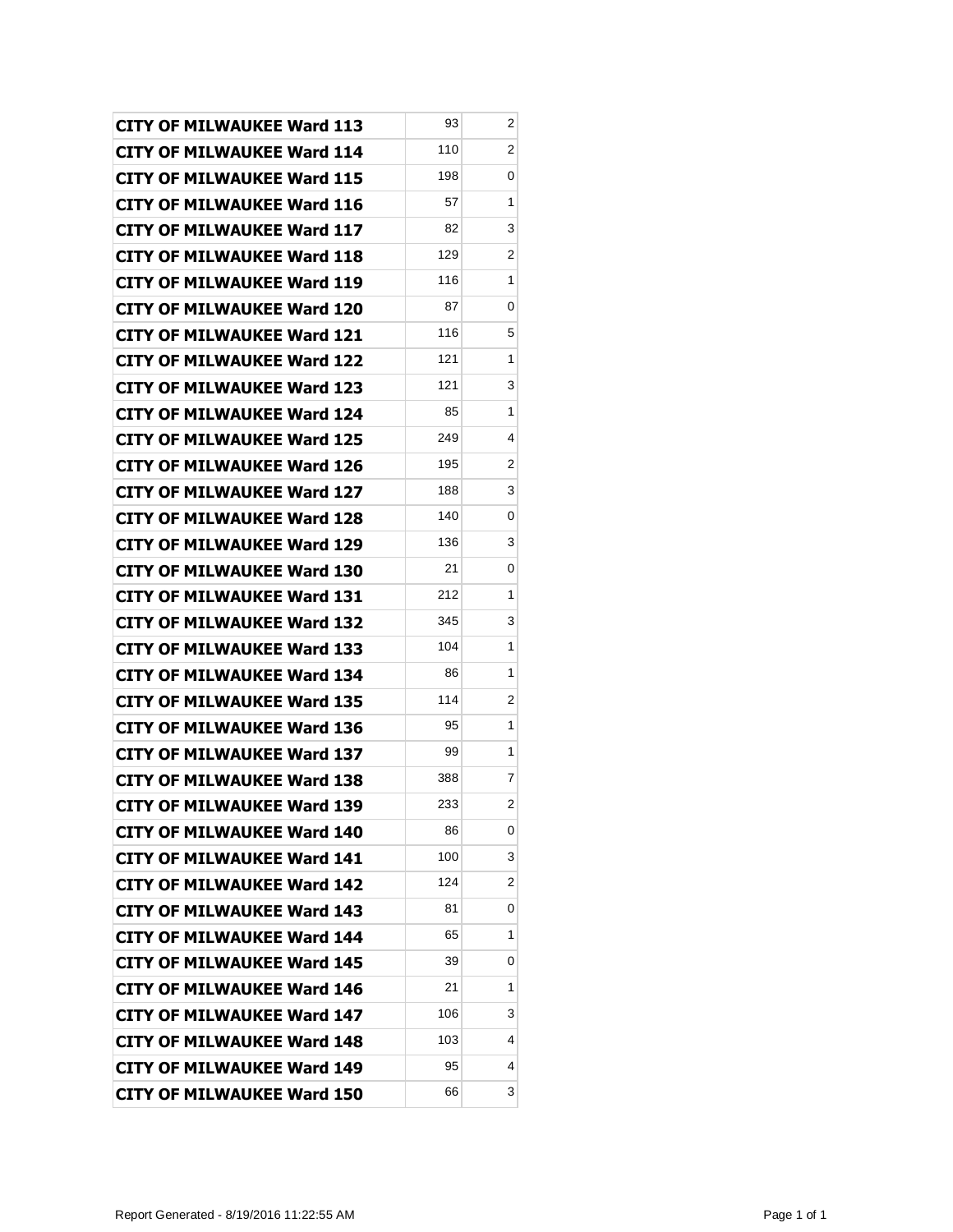| <b>CITY OF MILWAUKEE Ward 151</b> | 80  | 2 |
|-----------------------------------|-----|---|
| <b>CITY OF MILWAUKEE Ward 152</b> | 46  | 3 |
| <b>CITY OF MILWAUKEE Ward 153</b> | 118 | 0 |
| <b>CITY OF MILWAUKEE Ward 154</b> | 67  | 6 |
| <b>CITY OF MILWAUKEE Ward 155</b> | 60  | 0 |
| <b>CITY OF MILWAUKEE Ward 156</b> | 113 | 4 |
| <b>CITY OF MILWAUKEE Ward 157</b> | 69  | 1 |
| <b>CITY OF MILWAUKEE Ward 158</b> | 68  | 0 |
| <b>CITY OF MILWAUKEE Ward 159</b> | 56  | 2 |
| <b>CITY OF MILWAUKEE Ward 160</b> | 77  | 1 |
| <b>CITY OF MILWAUKEE Ward 161</b> | 27  | 1 |
| <b>CITY OF MILWAUKEE Ward 162</b> | 44  | 0 |
| <b>CITY OF MILWAUKEE Ward 163</b> | 80  | 2 |
| <b>CITY OF MILWAUKEE Ward 164</b> | 151 | 1 |
| <b>CITY OF MILWAUKEE Ward 165</b> | 91  | 1 |
| <b>CITY OF MILWAUKEE Ward 166</b> | 51  | 1 |
| <b>CITY OF MILWAUKEE Ward 167</b> | 162 | 1 |
| <b>CITY OF MILWAUKEE Ward 168</b> | 356 | 3 |
| <b>CITY OF MILWAUKEE Ward 169</b> | 31  | 0 |
| <b>CITY OF MILWAUKEE Ward 170</b> | 33  | 0 |
| <b>CITY OF MILWAUKEE Ward 171</b> | 5   | 0 |
| <b>CITY OF MILWAUKEE Ward 172</b> | 60  | 2 |
| CITY OF MILWAUKEE Ward 173        | 101 | 4 |
| <b>CITY OF MILWAUKEE Ward 174</b> | 174 | 4 |
| <b>CITY OF MILWAUKEE Ward 175</b> | 113 | 3 |
| <b>CITY OF MILWAUKEE Ward 176</b> | 105 | 1 |
| <b>CITY OF MILWAUKEE Ward 177</b> | 250 | 7 |
| <b>CITY OF MILWAUKEE Ward 178</b> | 138 | 1 |
| <b>CITY OF MILWAUKEE Ward 179</b> | 189 | 3 |
| <b>CITY OF MILWAUKEE Ward 180</b> | 144 | 1 |
| <b>CITY OF MILWAUKEE Ward 181</b> | 310 | 2 |
| <b>CITY OF MILWAUKEE Ward 182</b> | 168 | 2 |
| <b>CITY OF MILWAUKEE Ward 183</b> | 212 | 1 |
| <b>CITY OF MILWAUKEE Ward 184</b> | 188 | 1 |
| <b>CITY OF MILWAUKEE Ward 185</b> | 216 | 0 |
| <b>CITY OF MILWAUKEE Ward 186</b> | 187 | 0 |
| <b>CITY OF MILWAUKEE Ward 187</b> | 41  | 1 |
| <b>CITY OF MILWAUKEE Ward 188</b> | 29  | 1 |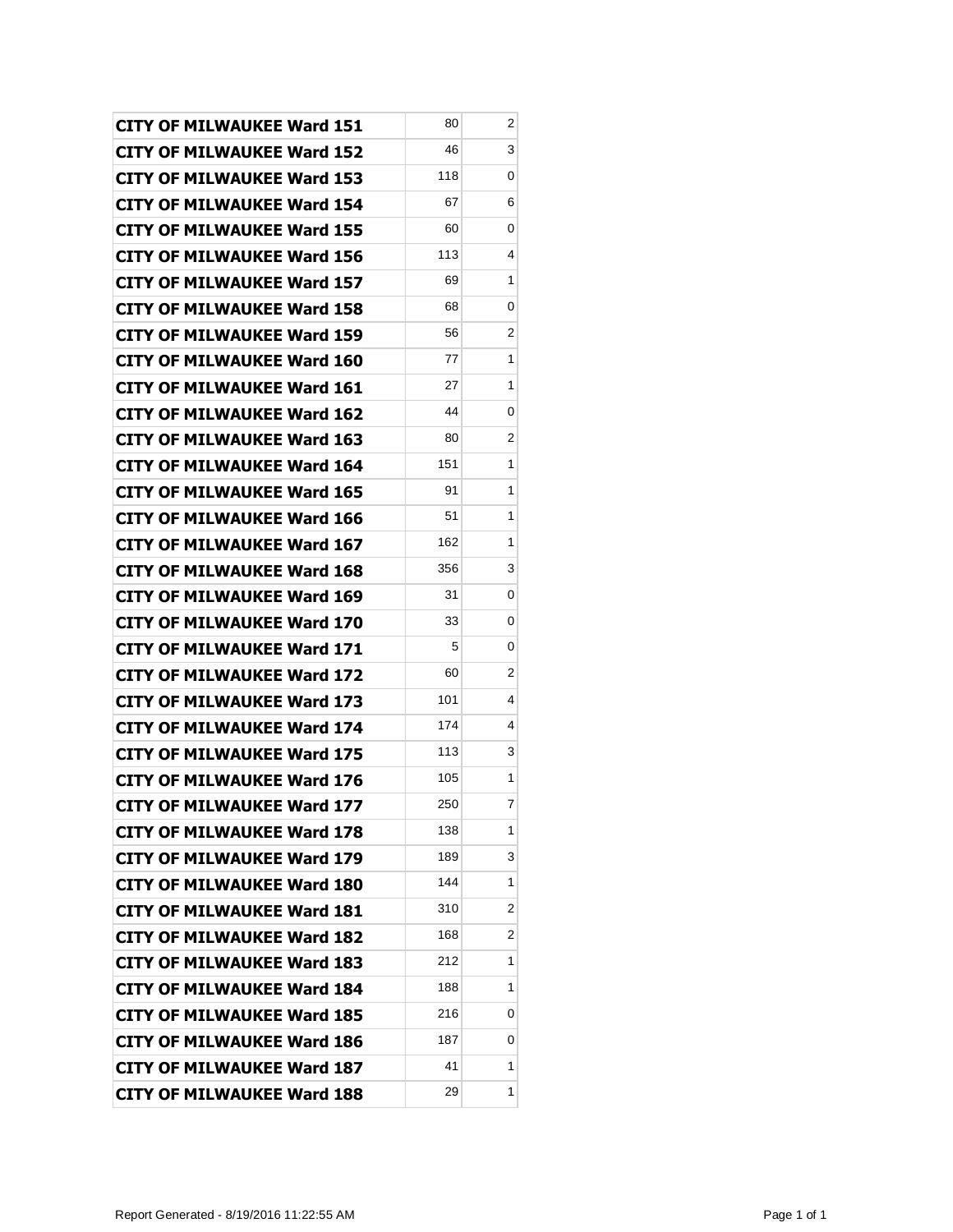| <b>CITY OF MILWAUKEE Ward 189</b> | 99                      | 3 |
|-----------------------------------|-------------------------|---|
| <b>CITY OF MILWAUKEE Ward 190</b> | 48                      | 0 |
| <b>CITY OF MILWAUKEE Ward 191</b> | $\overline{\mathbf{7}}$ | 0 |
| <b>CITY OF MILWAUKEE Ward 192</b> | 18                      | 0 |
| <b>CITY OF MILWAUKEE Ward 193</b> | 87                      | 2 |
| <b>CITY OF MILWAUKEE Ward 194</b> | 61                      | 0 |
| CITY OF MILWAUKEE Ward 195        | 45                      | 1 |
| <b>CITY OF MILWAUKEE Ward 196</b> | 84                      | 1 |
| <b>CITY OF MILWAUKEE Ward 197</b> | 56                      | 2 |
| <b>CITY OF MILWAUKEE Ward 198</b> | 111                     | 4 |
| <b>CITY OF MILWAUKEE Ward 199</b> | 152                     | 1 |
| <b>CITY OF MILWAUKEE Ward 200</b> | 60                      | 0 |
| <b>CITY OF MILWAUKEE Ward 201</b> | 50                      | 2 |
| <b>CITY OF MILWAUKEE Ward 202</b> | 126                     | 1 |
| <b>CITY OF MILWAUKEE Ward 203</b> | 178                     | 4 |
| <b>CITY OF MILWAUKEE Ward 204</b> | 148                     | 0 |
| <b>CITY OF MILWAUKEE Ward 205</b> | 155                     | 1 |
| <b>CITY OF MILWAUKEE Ward 206</b> | 147                     | 0 |
| <b>CITY OF MILWAUKEE Ward 207</b> | 86                      | 1 |
| <b>CITY OF MILWAUKEE Ward 208</b> | 88                      | 1 |
| <b>CITY OF MILWAUKEE Ward 209</b> | 68                      | 0 |
| <b>CITY OF MILWAUKEE Ward 210</b> | 63                      | 0 |
| CITY OF MILWAUKEE Ward 211        | 51                      | 2 |
| <b>CITY OF MILWAUKEE Ward 212</b> | 56                      | 1 |
| <b>CITY OF MILWAUKEE Ward 213</b> | 90                      | 0 |
| <b>CITY OF MILWAUKEE Ward 214</b> | 59                      | 4 |
| <b>CITY OF MILWAUKEE Ward 215</b> | 18                      | 0 |
| <b>CITY OF MILWAUKEE Ward 216</b> | 17                      | 0 |
| <b>CITY OF MILWAUKEE Ward 217</b> | 43                      | 0 |
| <b>CITY OF MILWAUKEE Ward 218</b> | 57                      | 2 |
| <b>CITY OF MILWAUKEE Ward 219</b> | 30                      | 0 |
| <b>CITY OF MILWAUKEE Ward 220</b> | 51                      | 2 |
| <b>CITY OF MILWAUKEE Ward 221</b> | 129                     | 1 |
| <b>CITY OF MILWAUKEE Ward 222</b> | 40                      | 0 |
| <b>CITY OF MILWAUKEE Ward 223</b> | 37                      | 1 |
| <b>CITY OF MILWAUKEE Ward 224</b> | 34                      | 0 |
| <b>CITY OF MILWAUKEE Ward 225</b> | 25                      | 0 |
| <b>CITY OF MILWAUKEE Ward 226</b> | 17                      | 1 |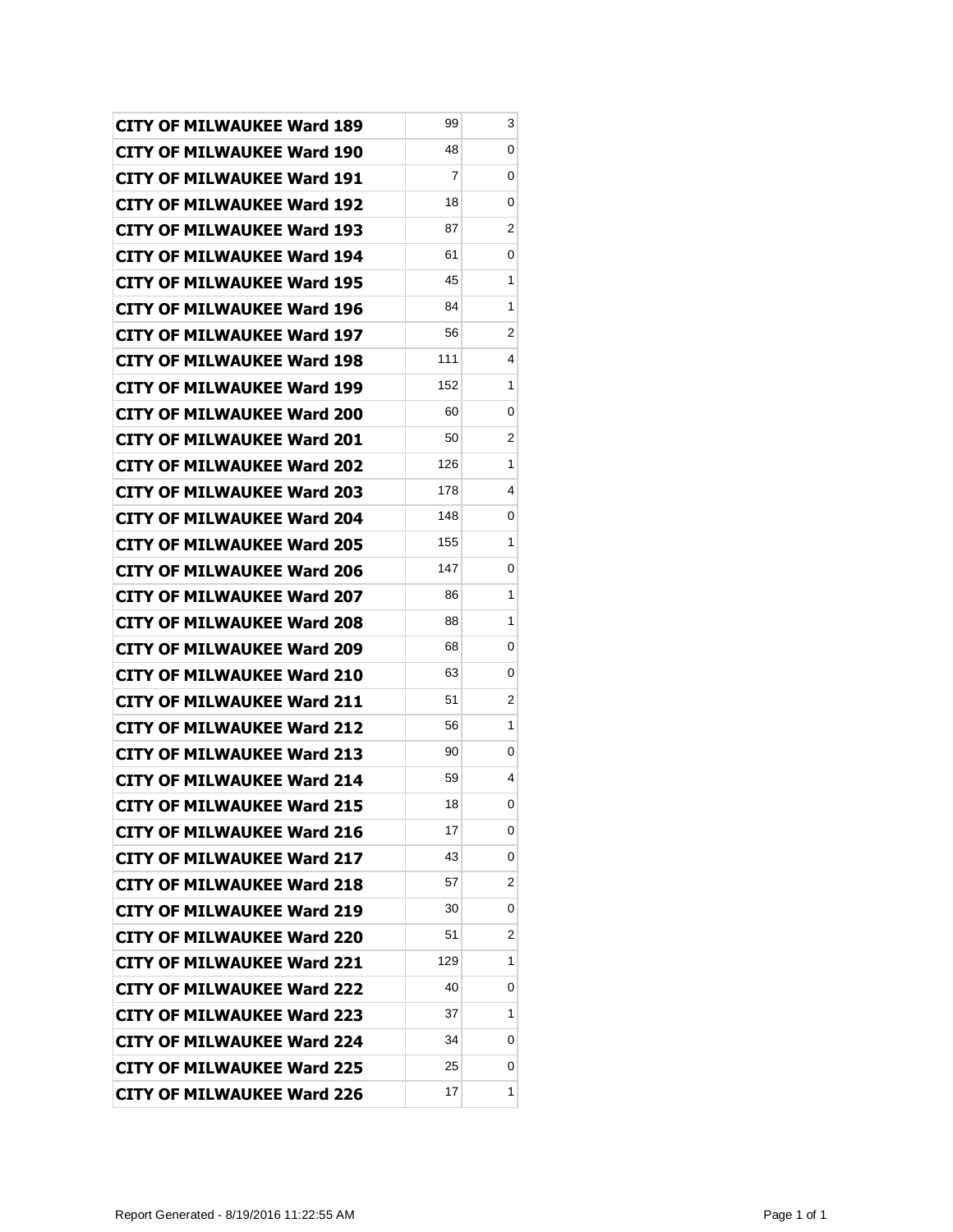| <b>CITY OF MILWAUKEE Ward 227</b> | 83  | 2 |
|-----------------------------------|-----|---|
| <b>CITY OF MILWAUKEE Ward 228</b> | 23  | 0 |
| <b>CITY OF MILWAUKEE Ward 229</b> | 13  | 0 |
| <b>CITY OF MILWAUKEE Ward 230</b> | 59  | 1 |
| <b>CITY OF MILWAUKEE Ward 231</b> | 21  | 0 |
| <b>CITY OF MILWAUKEE Ward 232</b> | 8   | 0 |
| CITY OF MILWAUKEE Ward 233        | 15  | 0 |
| <b>CITY OF MILWAUKEE Ward 234</b> | 26  | 0 |
| <b>CITY OF MILWAUKEE Ward 235</b> | 134 | 1 |
| <b>CITY OF MILWAUKEE Ward 236</b> | 39  | 0 |
| <b>CITY OF MILWAUKEE Ward 237</b> | 26  | 1 |
| CITY OF MILWAUKEE Ward 238        | 21  | 0 |
| <b>CITY OF MILWAUKEE Ward 239</b> | 38  | 1 |
| <b>CITY OF MILWAUKEE Ward 240</b> | 32  | 1 |
| <b>CITY OF MILWAUKEE Ward 241</b> | 98  | 1 |
| <b>CITY OF MILWAUKEE Ward 242</b> | 125 | 0 |
| <b>CITY OF MILWAUKEE Ward 243</b> | 238 | 1 |
| <b>CITY OF MILWAUKEE Ward 244</b> | 158 | 1 |
| <b>CITY OF MILWAUKEE Ward 245</b> | 136 | 0 |
| <b>CITY OF MILWAUKEE Ward 246</b> | 231 | 2 |
| <b>CITY OF MILWAUKEE Ward 247</b> | 92  | 0 |
| <b>CITY OF MILWAUKEE Ward 248</b> | 157 | 1 |
| <b>CITY OF MILWAUKEE Ward 249</b> | 22  | 0 |
| <b>CITY OF MILWAUKEE Ward 250</b> | 31  | 0 |
| <b>CITY OF MILWAUKEE Ward 251</b> | 10  | 0 |
| <b>CITY OF MILWAUKEE Ward 252</b> | 39  | 0 |
| <b>CITY OF MILWAUKEE Ward 253</b> | 14  | 0 |
| <b>CITY OF MILWAUKEE Ward 254</b> | 6   | 1 |
| <b>CITY OF MILWAUKEE Ward 255</b> | 24  | 0 |
| <b>CITY OF MILWAUKEE Ward 256</b> | 17  | 0 |
| <b>CITY OF MILWAUKEE Ward 257</b> | 46  | 0 |
| <b>CITY OF MILWAUKEE Ward 258</b> | 60  | 0 |
| <b>CITY OF MILWAUKEE Ward 259</b> | 42  | 0 |
| <b>CITY OF MILWAUKEE Ward 260</b> | 42  | 0 |
| <b>CITY OF MILWAUKEE Ward 261</b> | 56  | 0 |
| <b>CITY OF MILWAUKEE Ward 262</b> | 91  | 1 |
| <b>CITY OF MILWAUKEE Ward 263</b> | 53  | 0 |
| <b>CITY OF MILWAUKEE Ward 264</b> | 124 | 1 |
|                                   |     |   |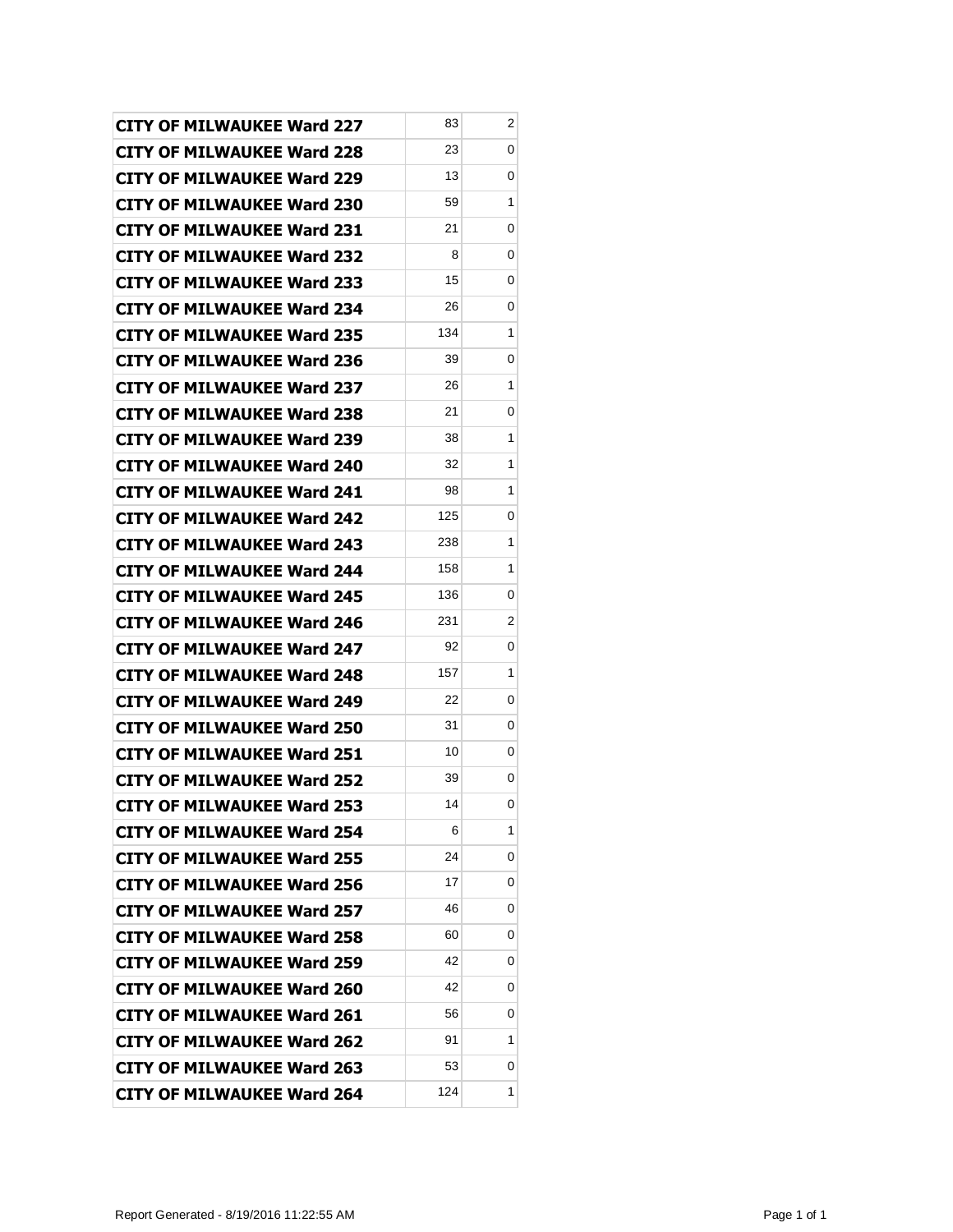| <b>CITY OF MILWAUKEE Ward 265</b> | 69  | 0 |
|-----------------------------------|-----|---|
| <b>CITY OF MILWAUKEE Ward 266</b> | 55  | 1 |
| <b>CITY OF MILWAUKEE Ward 267</b> | 75  | 0 |
| <b>CITY OF MILWAUKEE Ward 268</b> | 134 | 0 |
| <b>CITY OF MILWAUKEE Ward 269</b> | 93  | 0 |
| <b>CITY OF MILWAUKEE Ward 270</b> | 81  | 1 |
| CITY OF MILWAUKEE Ward 271        | 167 | 0 |
| <b>CITY OF MILWAUKEE Ward 272</b> | 88  | 1 |
| <b>CITY OF MILWAUKEE Ward 273</b> | 43  | 0 |
| <b>CITY OF MILWAUKEE Ward 274</b> | 48  | 1 |
| <b>CITY OF MILWAUKEE Ward 275</b> | 98  | 0 |
| CITY OF MILWAUKEE Ward 276        | 148 | 1 |
| <b>CITY OF MILWAUKEE Ward 277</b> | 123 | 2 |
| <b>CITY OF MILWAUKEE Ward 278</b> | 55  | 1 |
| <b>CITY OF MILWAUKEE Ward 279</b> | 99  | 1 |
| <b>CITY OF MILWAUKEE Ward 280</b> | 194 | 3 |
| <b>CITY OF MILWAUKEE Ward 281</b> | 88  | 0 |
| <b>CITY OF MILWAUKEE Ward 282</b> | 30  | 0 |
| <b>CITY OF MILWAUKEE Ward 283</b> | 46  | 1 |
| <b>CITY OF MILWAUKEE Ward 284</b> | 67  | 0 |
| <b>CITY OF MILWAUKEE Ward 285</b> | 10  | 0 |
| <b>CITY OF MILWAUKEE Ward 286</b> | 56  | 1 |
| <b>CITY OF MILWAUKEE Ward 287</b> | 48  | 0 |
| <b>CITY OF MILWAUKEE Ward 288</b> | 104 | 2 |
| <b>CITY OF MILWAUKEE Ward 289</b> | 75  | 1 |
| <b>CITY OF MILWAUKEE Ward 290</b> | 23  | 0 |
| <b>CITY OF MILWAUKEE Ward 291</b> | 40  | 1 |
| <b>CITY OF MILWAUKEE Ward 292</b> | 79  | 2 |
| <b>CITY OF MILWAUKEE Ward 293</b> | 119 | 1 |
| <b>CITY OF MILWAUKEE Ward 294</b> | 79  | 1 |
| <b>CITY OF MILWAUKEE Ward 295</b> | 105 | 0 |
| <b>CITY OF MILWAUKEE Ward 296</b> | 160 | 2 |
| <b>CITY OF MILWAUKEE Ward 297</b> | 154 | 1 |
| <b>CITY OF MILWAUKEE Ward 298</b> | 128 | 1 |
| <b>CITY OF MILWAUKEE Ward 299</b> | 159 | 0 |
| <b>CITY OF MILWAUKEE Ward 300</b> | 272 | 2 |
| <b>CITY OF MILWAUKEE Ward 301</b> | 171 | 4 |
| <b>CITY OF MILWAUKEE Ward 302</b> | 98  | 3 |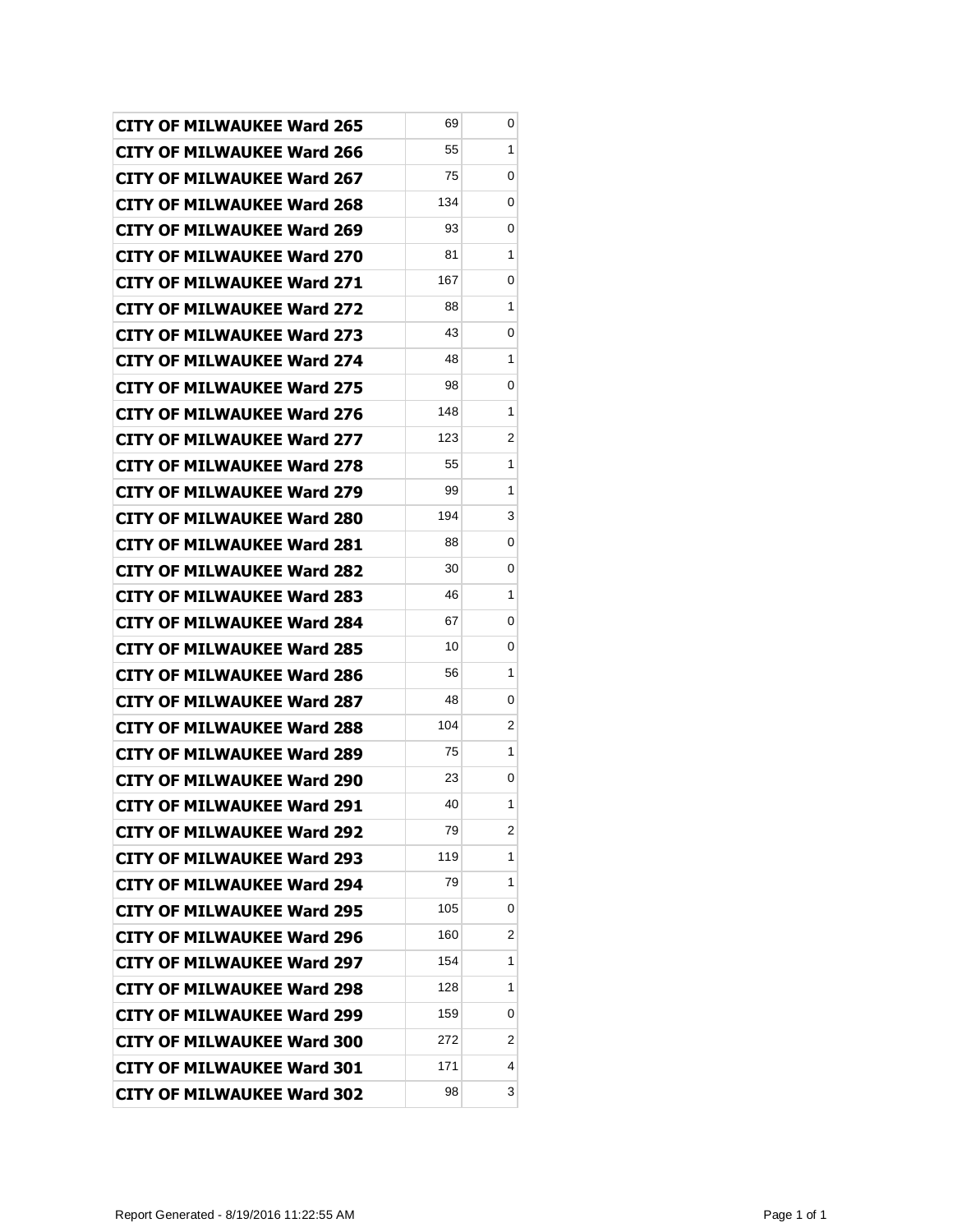| <b>CITY OF MILWAUKEE Ward 303</b>               | 176 | 2                       |
|-------------------------------------------------|-----|-------------------------|
| <b>CITY OF MILWAUKEE Ward 304</b>               | 78  | 0                       |
| <b>CITY OF MILWAUKEE Ward 305</b>               | 90  | 1                       |
| <b>CITY OF MILWAUKEE Ward 306</b>               | 139 | 0                       |
| <b>CITY OF MILWAUKEE Ward 307</b>               | 81  | 1                       |
| <b>CITY OF MILWAUKEE Ward 308</b>               | 67  | 2                       |
| <b>CITY OF MILWAUKEE Ward 309</b>               | 116 | 0                       |
| <b>CITY OF MILWAUKEE Ward 310</b>               | 24  | 0                       |
| <b>CITY OF MILWAUKEE Ward 311</b>               | 56  | 0                       |
| <b>CITY OF MILWAUKEE Ward 312</b>               | 108 | 0                       |
| <b>CITY OF MILWAUKEE Ward 313</b>               | 185 | 1                       |
| <b>CITY OF MILWAUKEE Ward 314</b>               | 60  | 0                       |
| <b>CITY OF MILWAUKEE Ward 315</b>               | 136 | 0                       |
| <b>CITY OF MILWAUKEE Ward 316</b>               | 90  | 1                       |
| <b>CITY OF MILWAUKEE Ward 317</b>               | 103 | 0                       |
| <b>CITY OF MILWAUKEE Ward 320</b>               | 6   | 0                       |
| <b>CITY OF MILWAUKEE Ward 321</b>               | 10  | 1                       |
| <b>CITY OF MILWAUKEE Ward 322</b>               | 10  | 0                       |
| <b>CITY OF MILWAUKEE Ward 323</b>               | 19  | 0                       |
| <b>CITY OF MILWAUKEE Ward 324</b>               | 2   | 0                       |
| <b>CITY OF MILWAUKEE Ward 325</b>               | 45  | 0                       |
| <b>CITY OF MILWAUKEE Ward 326</b>               | 0   | 0                       |
| <b>CITY OF MILWAUKEE Ward 327</b>               | 0   | 0                       |
| <b>CITY OF OAK CREEK Wards 1-3</b>              | 172 | 0                       |
| <b>CITY OF OAK CREEK Wards 4-6</b>              | 141 | 0                       |
| <b>CITY OF OAK CREEK Wards 7-9</b>              | 162 | 2                       |
| <b>CITY OF OAK CREEK Wards 10-12</b>            | 182 | $\overline{\mathbf{c}}$ |
| CITY OF OAK CREEK Wards 13-15                   | 146 | 0                       |
| <b>CITY OF OAK CREEK Wards 16-19</b>            | 145 | 0                       |
| <b>CITY OF ST. FRANCIS Wards 1-4</b>            | 181 | 2                       |
| <b>CITY OF ST. FRANCIS Wards 5-8</b>            | 186 | 1                       |
| <b>CITY OF ST. FRANCIS Wards 9-12</b>           | 267 | 0                       |
| <b>CITY OF SOUTH MILWAUKEE Ward</b><br>$1 - 4$  | 300 | 3                       |
| CITY OF SOUTH MILWAUKEE Ward<br>$5 - 8$         | 203 | 2                       |
| <b>CITY OF SOUTH MILWAUKEE Ward</b><br>$9 - 12$ | 257 | 2                       |
| <b>CITY OF SOUTH MILWAUKEE Ward</b>             | 265 | 1                       |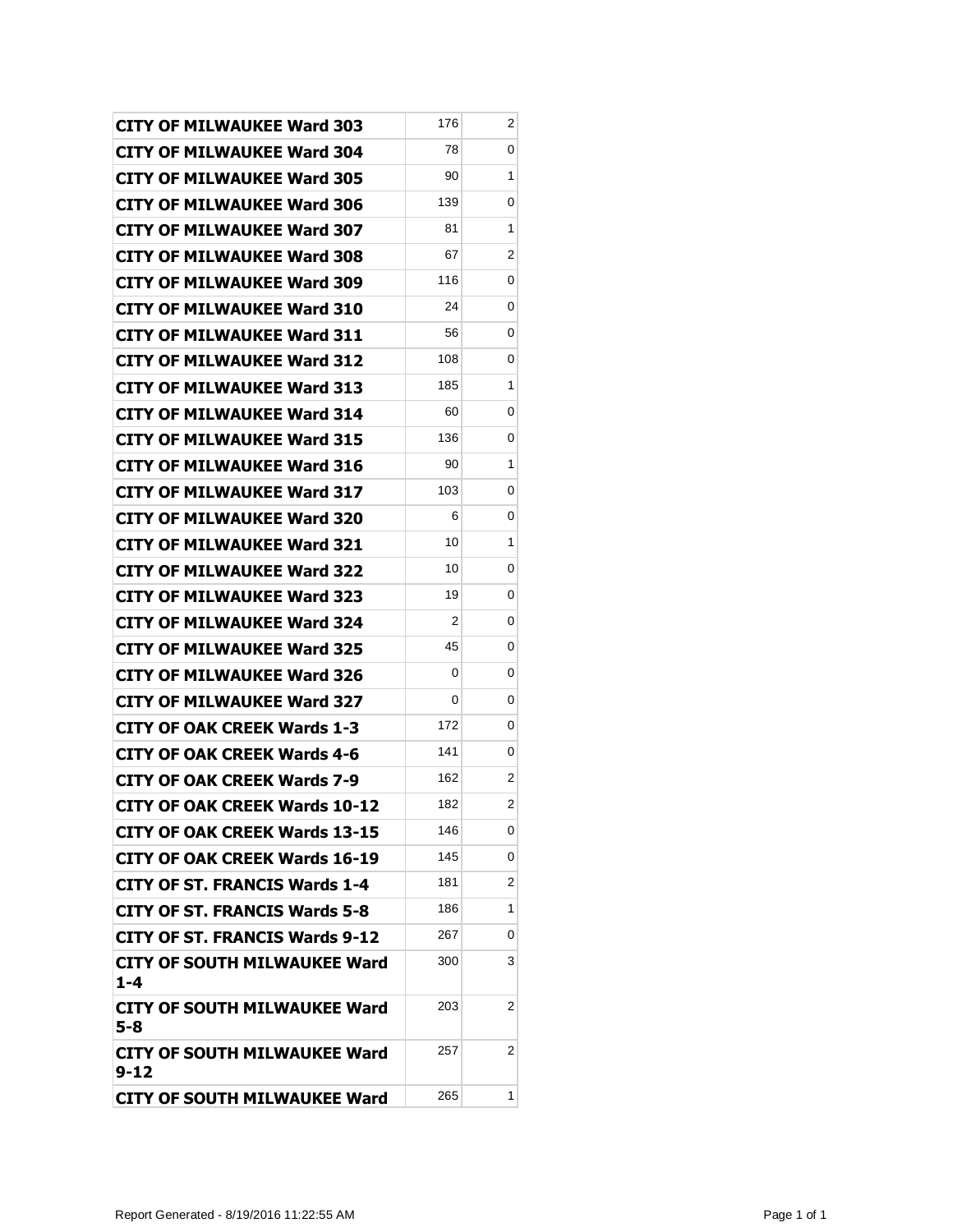| 13-16                             |     |                         |
|-----------------------------------|-----|-------------------------|
| <b>CITY OF WAUWATOSA Ward 1</b>   | 142 | 1                       |
| CITY OF WAUWATOSA Ward 2          | 134 | 0                       |
| CITY OF WAUWATOSA Ward 3          | 135 | 1                       |
| <b>CITY OF WAUWATOSA Ward 4</b>   | 215 | 2                       |
| <b>CITY OF WAUWATOSA Ward 5</b>   | 109 | 1                       |
| <b>CITY OF WAUWATOSA Ward 6</b>   | 89  | 1                       |
| CITY OF WAUWATOSA Ward 7          | 137 | 5                       |
| <b>CITY OF WAUWATOSA Ward 8</b>   | 92  | 0                       |
| CITY OF WAUWATOSA Ward 9          | 83  | 0                       |
| <b>CITY OF WAUWATOSA Ward 10</b>  | 98  | 1                       |
| <b>CITY OF WAUWATOSA Ward 11</b>  | 172 | 2                       |
| CITY OF WAUWATOSA Ward 12         | 162 | 2                       |
| <b>CITY OF WAUWATOSA Ward 13</b>  | 68  | 0                       |
| <b>CITY OF WAUWATOSA Ward 14</b>  | 147 | 1                       |
| <b>CITY OF WAUWATOSA Ward 15</b>  | 154 | 2                       |
| <b>CITY OF WAUWATOSA Ward 16</b>  | 147 | 0                       |
| CITY OF WAUWATOSA Ward 17         | 132 | 2                       |
| <b>CITY OF WAUWATOSA Ward 18</b>  | 103 | 1                       |
| CITY OF WAUWATOSA Ward 19         | 143 | 0                       |
| <b>CITY OF WAUWATOSA Ward 20</b>  | 132 | 1                       |
| <b>CITY OF WAUWATOSA Ward 21</b>  | 101 | 0                       |
| CITY OF WAUWATOSA Ward 22         | 132 | 1                       |
| <b>CITY OF WAUWATOSA Ward 23</b>  | 106 | 0                       |
| CITY OF WAUWATOSA Ward 24         | 126 | 0                       |
| <b>CITY OF WEST ALLIS Ward 1</b>  | 56  | 0                       |
| CITY OF WEST ALLIS Ward 2         | 113 | $\overline{\mathbf{c}}$ |
| <b>CITY OF WEST ALLIS Ward 3</b>  | 46  | $\overline{2}$          |
| <b>CITY OF WEST ALLIS Ward 4</b>  | 103 | 0                       |
| <b>CITY OF WEST ALLIS Ward 5</b>  | 112 | 1                       |
| <b>CITY OF WEST ALLIS Ward 6</b>  | 65  | 0                       |
| <b>CITY OF WEST ALLIS Ward 7</b>  | 75  | 0                       |
| <b>CITY OF WEST ALLIS Ward 8</b>  | 81  | 1                       |
| <b>CITY OF WEST ALLIS Ward 9</b>  | 79  | 0                       |
| <b>CITY OF WEST ALLIS Ward 10</b> | 79  | 1                       |
| <b>CITY OF WEST ALLIS Ward 11</b> | 91  | 0                       |
| <b>CITY OF WEST ALLIS Ward 12</b> | 79  | 0                       |
| <b>CITY OF WEST ALLIS Ward 13</b> | 114 | 2                       |